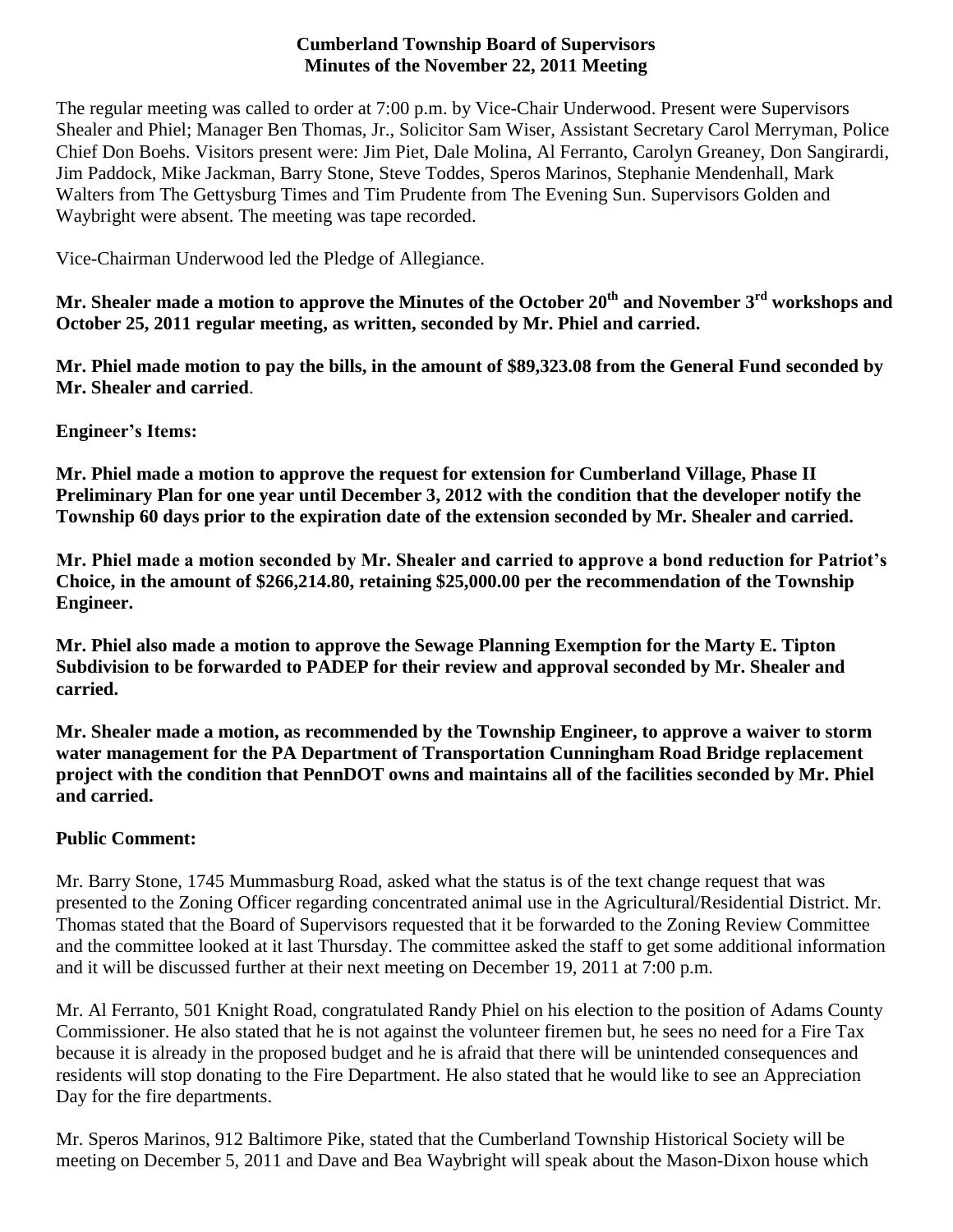they own and have restored. He also reported that he passed the barn preservation information that Mrs. Golden gave him onto Historic Gettysburg Adams County because their Society is only a repository for paper documents. Mr. Marinos thanked Mr. Phiel for his service and wished him luck in his new position.

# **Police Report:**

Police Chief Don Boehs presented a written and oral report of police activities for the month of September including 564 complaints, 57 combined arrests, 73 traffic stops, 20 traffic accidents and 20,270 patrol miles for the past two months. He added that they assisted other agencies 11 times and they were assisted 4 times.

# **Active Business:**

Vice-Chair Underwood affirmed that the Conditional Use Hearing will be held on December 14, 2011 at Barlow Fire Hall at 7:00 p.m. and arrangements have been made with Barlow to use the hall on the 15th in the event that the hearing does not get finished on the 14<sup>th</sup>. Solicitor Wiser confirmed that in the case of inclement weather and the hearing has to be canceled that it would have to be rescheduled and re-advertised.

Mr. Thomas reported that the 2012 Preliminary General Fund Budget and ancillary budgets have been prepared with a Real Estate property tax rate of 1.5 mills with all other tax rates remaining the same as in 2011. These budgets will be presented on December 20, 2011 for final adoption. The proposed revenues include a small increase and the proposed expenditures are generally the same as they were in 2011. Mr. Thomas highlighted some items in the budget including employee raises, staffing, performance budgeting, funding depreciation, paying down debt and a restricted .10 mill Fire Tax. He added that the preliminary budgets are still works in progress and they are on the Township's website. The donation to the SPCA was discussed. **Mr. Phiel made a motion to approve the 2012 Preliminary Budgets, as presented, seconded by Mr. Shealer and carried.**

Mr. Thomas reported that a request for proposal was sent out for auditing services for 2012, 2013 and 2014 and we received proposals back from Sturgill Trostle and Smith Elliott Kearns and Company, LLC. The rates from Sturgill Trostle were as follows: 2012- \$7,700.00, 2013- \$7850.00 and 2014- \$8,000.00. The rates from Smith Elliott Kearns and Company, LLC were as follows: 2012- \$6,850.00, 2013- \$7050.00 and 2014- \$7,250.00 and there could be additional charges for unforeseen circumstances. Mr. Thomas stated that they are both reliable firms and he has since learned that Sturgill Trostle is under contract to perform the Cumberland Township Authority's audit for 2012 and 2013 and he would like to have the same firm auditing the Township since they are a component unit of the Township. **Mr. Phiel made a motion to approve the proposal from Sturgill Trostle for two years of auditing service at the rates mentioned above for 2012 and 2013 seconded by Mr. Shealer and carried.**

Mr. Thomas also reported that the Teamsters representative is working on the final edits of the Collective Bargaining Agreement.

Solicitor Wiser stated that Cumberland Township Authority needs an easement behind the maintenance building in conjunction with the Willoughby Run Pump Station and he has reviewed the documents and found them to be legally sufficient and ready for the Board's approval. **Mr. Phiel made a motion to approve the sewer easement for the Willoughby Run Pump Station seconded by Mr. Shealer and carried.**

**Mr. Phiel made a motion to schedule the December workshop for December 8, 2011 at 8:30 a.m. and the regular meeting for December 20, 2011 at 7:00 p.m. seconded by Mr. Shealer and carried.**

**Mr. Phiel also made a motion seconded by Mr. Shealer and carried to approve a request from Eric Yost to rescind his resignation from the Cumberland Township Police Department and reinstate him as a part-time police officer.**

**Mr. Shealer made a motion seconded by Mr. Phiel and carried to approve a change in the Dental and**